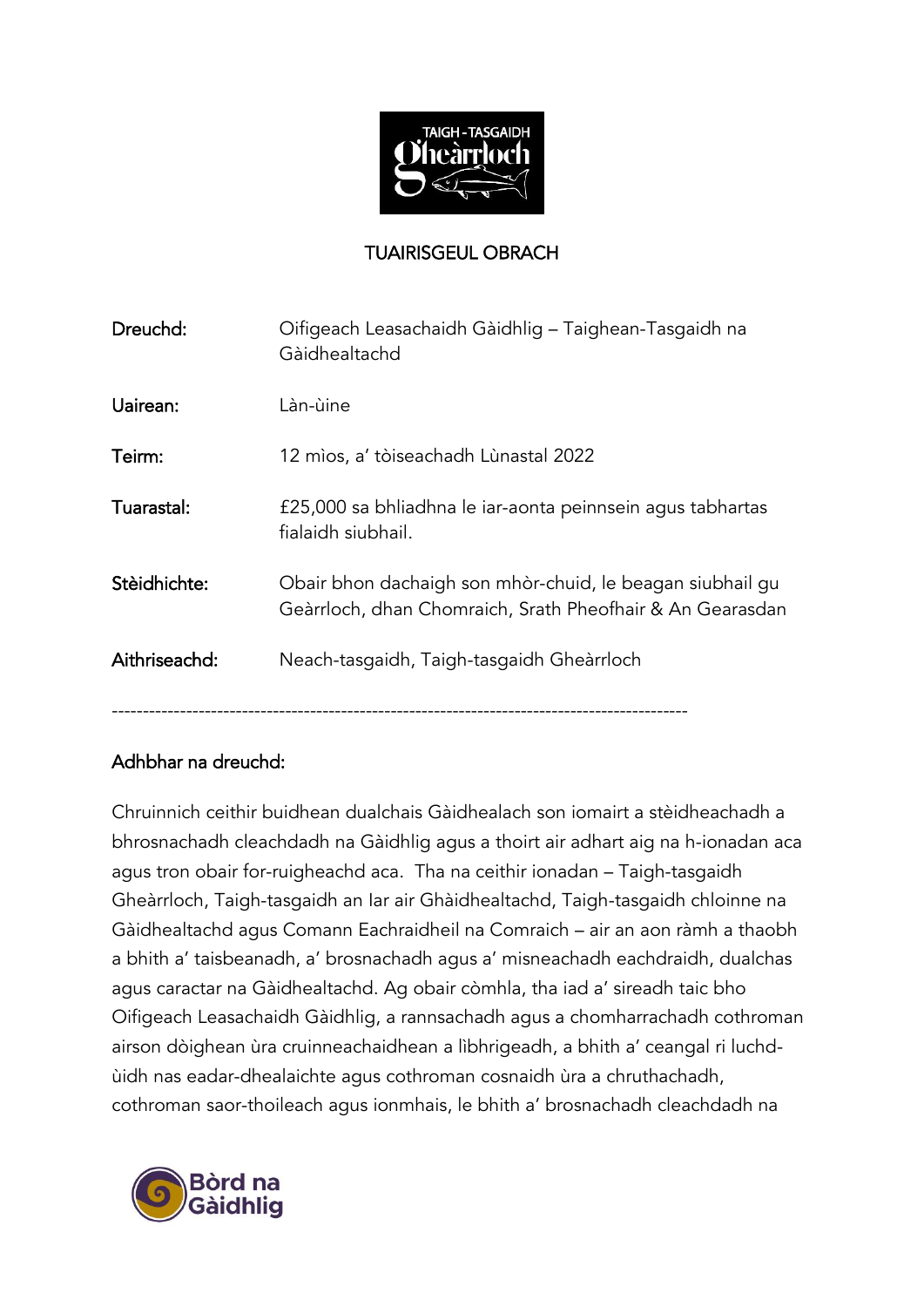Gàidhlig tro na seirbheisean agus tachartasan a tha co-ionnan ris an adhbhar coroinnte.

## Prìomh ghnìomhan & Dèantasan:

- A bhith ag obair còmhla ri na ceithir buidhnean air leth a dhealbh plana agus clàr co-chomhairleachaidh agus gnìomhan leasachaidh dhaibh uile ach le sùil air buannachdan ag èirigh à co-obrachadh.
- Dearbh ro-innleachdan agus poileasaidhean Gàidhlig sam bith a tha aig gach buidheann aig a' cheart àm, a' soillearachadh feumalachdan agus rùintean fa leth, agus obraich còmhla ri na buidhnean a' rannsachadh, a' leasachadh agus a' coileanadh builean agus teachd a-mach reusanta mar phàirt de roinnleachdan/poileasaidhean ùra.
- Obraich còmhla ri buidhnean a rannsachadh chothroman airson cruinneachaidhean a mhìneachadh tro phrosbaig cultar na Gàidhlig agus tron Ghàidhlig.
- Leasaich na ceanglan obraich eadar buidhnean dualchais, ionadan a tha ag obair tron Ghàidhlig, ionadan foghlaim aig àrd-ìre agus ìre-adhartach leithid UHI, Sabhal Mòr Ostaig, agus buidhnean eile a' cleachdadh na Gàidhlig.
- Bheir piseach air stòras agus goireasan bhuidhnean ach an tarraing iad barrachd coluadair agus ùidh bho luchd-labhairt na Gàidhlig anns na coimhearsnachdan aca agus cruthaich cothroman fàs tron Ghàidhlig ann am buidhnean le bhith a' cur air dòigh tachartasan stèidhichte agus sìneadh obrach.
- Misnich atharrachadh cultarail a measg agus taobh a-staigh bhuidhnean, agus brosnaich na buannachdan a tha'nn a bhith an co-cheangal ri coimhearsnachdan far a bheil a' Ghàidhlig ga bruidheann, ach an tèid buidhnean fa leth a chur air stèidh nas seasmhaiche le ro-innleachdan leasachaidh.

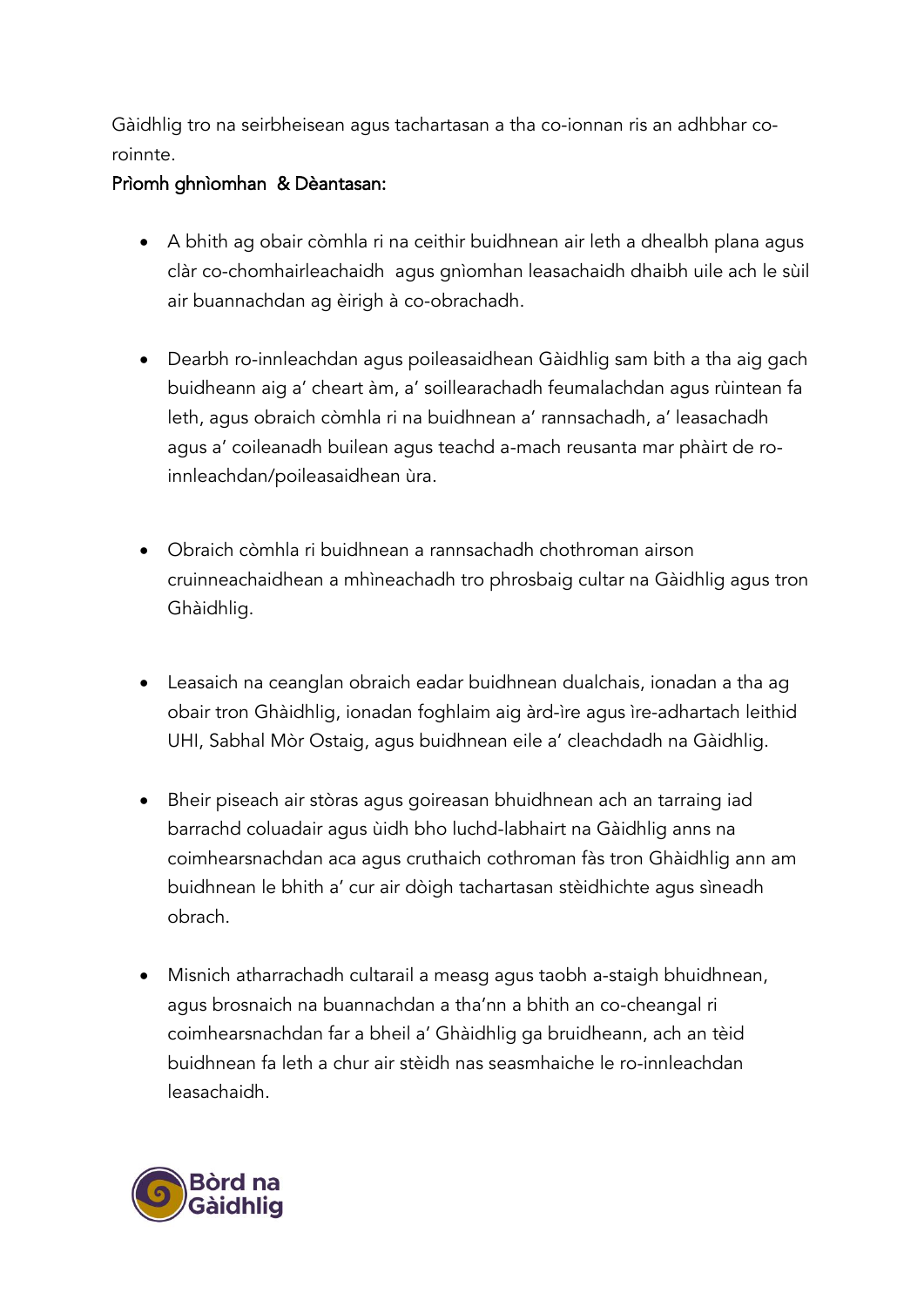- Obraich còmhla ri buidhnean son 'Gaisgeach Gàidhlig' a stèidheachadh agus a chuideachadh anns gach àite, ach an toir iadsan air adhart amasan son tachartasan a chur air adhart tron Ghàidhlig agus son gnothaichean dualchais a bhonntachadh ann an cultur na Gàidhlig.
- Rannsaich agus comharraich tobraichean agus stòrais ionmhais airson taic a chumail ri cothroman agus pròiseactan a' dol air adhart, a bhios a' neartachadh agus a' doimhneachadh cleachdadh na Gàidhlig agus a bhith a' stèidheachadh cultar na Gàidhlig taobh a-staigh nam buidhnean sin.

#### Sònrachadh Pearsanta:

| Tomhasan riatanach                                                                                                                                                                                                              | Tomhasan so-iarrtach                                                                                   |
|---------------------------------------------------------------------------------------------------------------------------------------------------------------------------------------------------------------------------------|--------------------------------------------------------------------------------------------------------|
| Fìor dheagh sgilean coluadair tro<br>labhairt agus sgrìobhadh le fileantachd<br>an Gàidhlig, an dà chuid an còmhradh<br>agus sgirìobhadh.                                                                                       | Ceum oilthighe ann an cànan, cultar<br>agus dualchas na Gàidhlig, no cuspair<br>co-cheangailte ri sin. |
| Ùidh ann am pròiseactan no<br>iomairtean co-cheangailte ri dualchas.                                                                                                                                                            | Eòlas air pròiseactan no iomairtean co-<br>cheangailte ri dualchas.                                    |
| Athainte agus eòlach air a bhith a'<br>leasachadh agus a' lìbhrigeadh<br>phoileasaidhean agus ro-innleachdan,<br>a' measadh adhartais, a'<br>comharrachadh dhùbhlain, cothroman<br>agus fuasglaidhean a ghabhadh cur an<br>sàs. |                                                                                                        |
| Dòigh-obrach a tha misneachail agus<br>brosnachail ann a bhith a'<br>foillseachadh leasachadh agus cultar<br>na Gàidhlig.                                                                                                       |                                                                                                        |

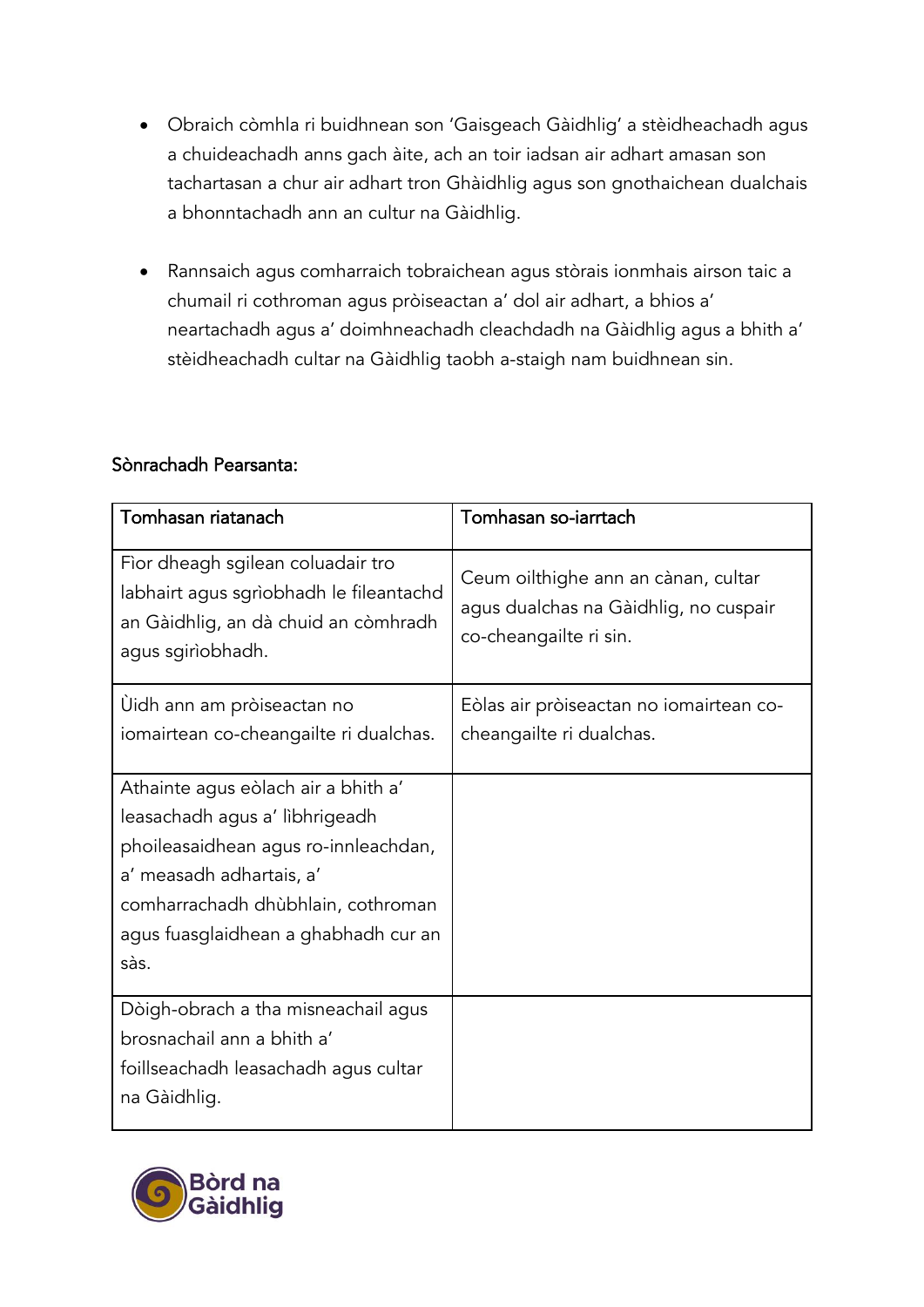| Eòlas air a bhith a' leasachadh<br>cothroman son coluadar agus<br>comhfhurtachd ann a bhith a'<br>dèiligeadh agus a' ceangal ri raon de<br>dhiofar luchd-ùidh.<br>Fèin-mhisneachail le sgilean làidir |                                                                                                                                                                                                 |
|-------------------------------------------------------------------------------------------------------------------------------------------------------------------------------------------------------|-------------------------------------------------------------------------------------------------------------------------------------------------------------------------------------------------|
| dealbhachaidh agus rianachd.                                                                                                                                                                          |                                                                                                                                                                                                 |
| Fìor dheagh sgilean rannsachaidh agus<br>comas a bhith ag obair gu cinnteach<br>taobh a-staigh lìonraidhean<br>buintineach a chomharrachadh<br>cothroman airson taic agus cothroman<br>ionmhais.      | Eòlas agus mothachail mu dhòighean-<br>obrach ionadail agus nàiseanta airson na<br>Gàidhlig a thoirt air adhart agus an taic a<br>tha ri fhaotainn airson leithid de dh'fhàs<br>fhoillseachadh. |
| Fìor dheagh sgilean IT, agus comasach<br>air innleachdan oifis Mhicrosoft a<br>chleachdadh.                                                                                                           |                                                                                                                                                                                                 |
| Comasan co-obrachadh èifeachdach<br>mar bhall de sgioba, le sgilean làidir<br>eadar-phearsanta.                                                                                                       |                                                                                                                                                                                                 |
| Comasach air a bhith a' siubhal air<br>feadh taobh an iar agus meadhan na<br>Gàidhealtachd a dhèiligeadh ri<br>lìonraidhean de bhuidhnean, ionadan<br>agus buidhnean.                                 | Bhiodh cead draibhidh agus càr nan<br>deagh bhuannachd a' gabhail a-staigh<br>far a bheil na ceithir taighean-tasgaidh<br>stèidhichte.                                                          |